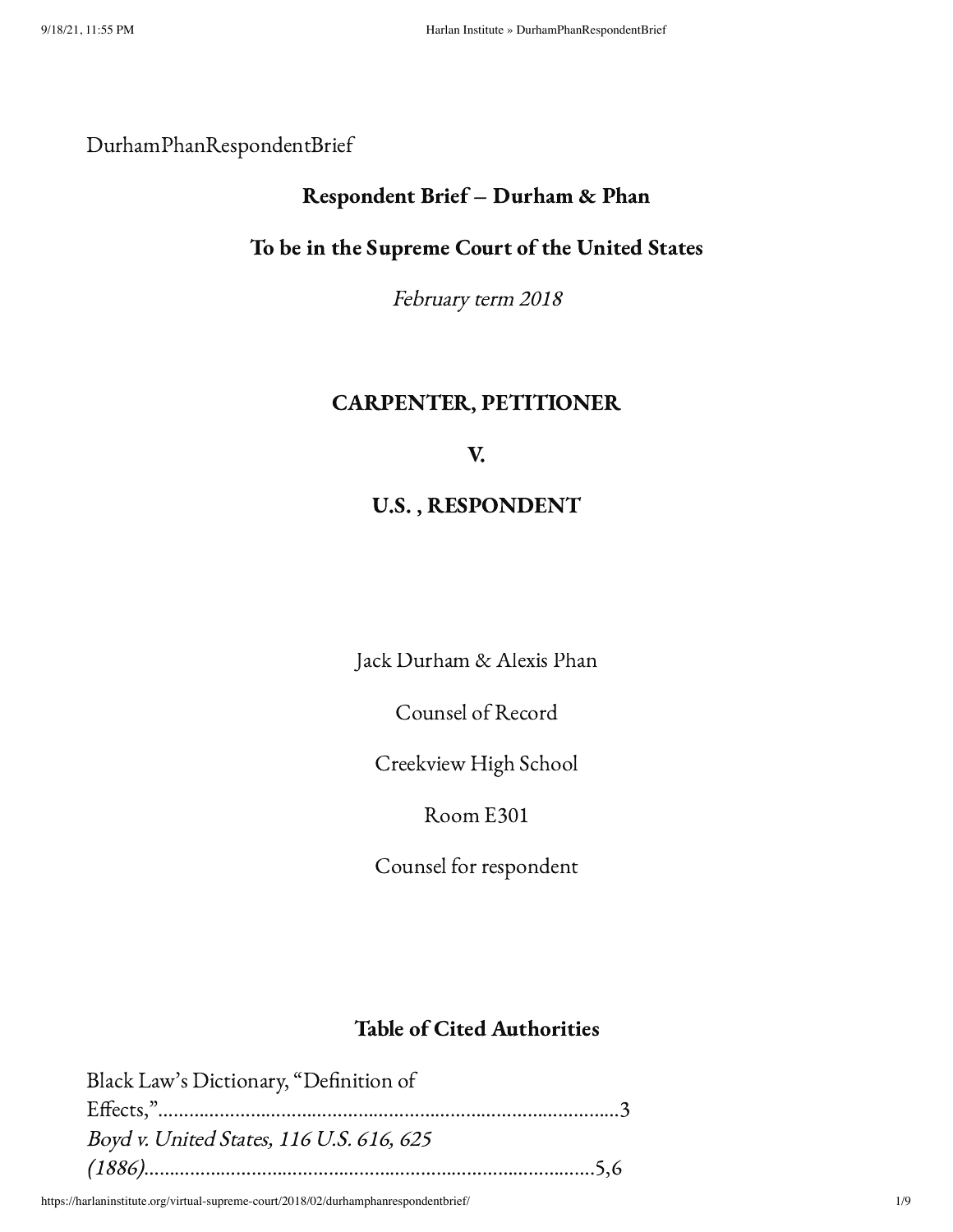| Ex parte Jackson, 96 U.S. 727                                                          |
|----------------------------------------------------------------------------------------|
|                                                                                        |
| In re Application of the United States for Historical Cell Site Data 724 F.3d          |
|                                                                                        |
| James Madison, "Bill of Rights as Proposed" (March 4,                                  |
|                                                                                        |
| James Madison,                                                                         |
|                                                                                        |
| Katz v. United States, 389 U.S. 347                                                    |
|                                                                                        |
| Massachusetts Declaration of Rights (enacted 1780 as part of the state                 |
|                                                                                        |
| Maureen E. Brady, "The Lost "Effects" of the Fourth Amendment: Giving Personal         |
| Property Due Protection," The Yale Law Journal (February                               |
|                                                                                        |
| New York Ratification Convention Debates and Proceedings (July 19,                     |
|                                                                                        |
| Orin Kerr, "The missing "subjective expectation of privacy" test," The Washington Post |
| (June 30, 2014)                                                                        |
|                                                                                        |
| Rakas v. Illinois 439 U.S. 128                                                         |
|                                                                                        |
| Richard M. Thompson II, The Fourth Amendment Third-Party Doctrine, Congressional       |
| Research                                                                               |
|                                                                                        |
| 2,4,5,6                                                                                |
| Riley v. California 573 U.S.                                                           |
|                                                                                        |
| Kathryn Zickuhr, "Location-Based Services," Pew Research Center (September 12,         |
|                                                                                        |
| Stored Communications Act, 18 U.S.C. §                                                 |
|                                                                                        |
| Smith v. Maryland, 442 U.S. 735                                                        |
|                                                                                        |
| United States Constitution, Amendment                                                  |
|                                                                                        |
| United States v. Graham, 846 F. Supp. 2d 384 (D. Md.                                   |
|                                                                                        |
|                                                                                        |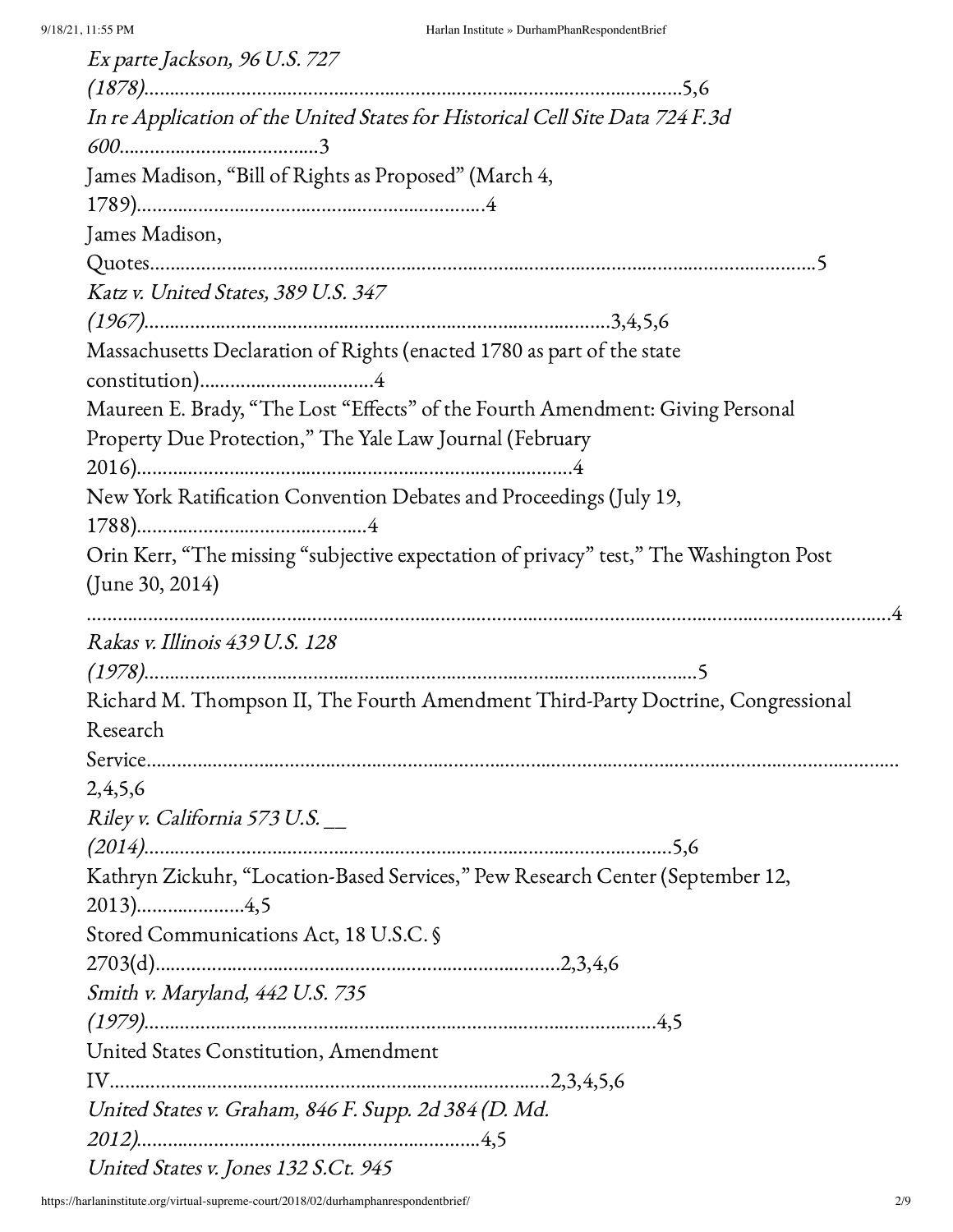| United States v. Miller, 425 U.S. 435, 443 |  |
|--------------------------------------------|--|
|                                            |  |

#### Introduction

This brief is written by Jack Durham and Alexis Phan on behalf of the Respondent, the United States. This is directed to the Supreme Court of the United States.

#### Statement of the Facts

In April 2011, police arrested men in connection of a series of armed robberies in Detroit, Michigan. One of the men confessed to working with others to commit robberies in the Detroit area. He willingly gave the numbers of his accomplices – including Petitioner, Timothy Carpenter. Under the Stored Communications Act, 18 U.S.C. § 2703(d), several magistrate judges gave permission for the FBI to obtain records associated with the numbers. The FBI was able to obtain through third parties for location data from Carpenter's phone to implicate him with the armed robberies.

#### Statement of the Case

The trial court sentenced Carpenter of nine armed robberies and sentenced 1,395 months, ruling that the use of the defendant's cell records were not a search under the Fourth Amendment and that therefore a warrant was unnecessary. The U.S. Court of Appeals for the Sixth Circuit affirmed this decision.

#### Issue Presented

Does the warrantless search and seizure of cell phone records including location data over the course of 127 days violate the Fourth Amendment?

#### Statement of Argument

Under Katz v. United States, 389 U.S. 347 (1967); the Stored Communications Act, 18 U.S.C. § 2703(d) and the Fourth Amendment's Third Party Doctrine there is no expectation of privacy when law enforcement ask a third party for cell site data with . The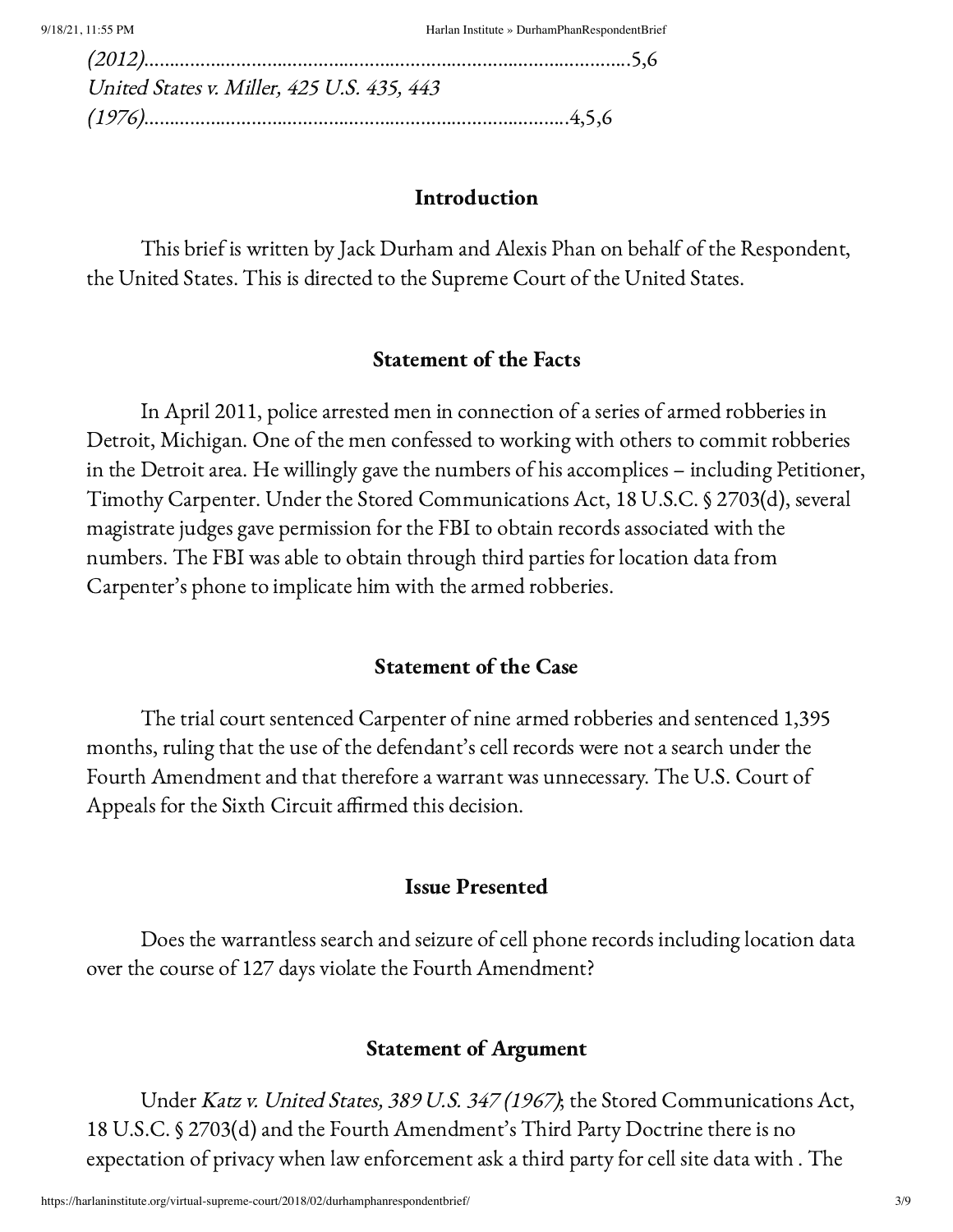obtaining of the location data was also not a search or seizure following the Stored Communications Act, 18 U.S.C. § 2703(d).

# Argument

# Response to Point of Error One: The Stored Communications Act allows law enforcement to obtain the court's permission to obtain certain records and information.

The Stored Communications Act, 18 U.S.C. § 2703(d), states that a court order to disclosure under subsection (b) or (C) may be issued by any court that is a court of competent jurisdiction and shall issue only if the government entity offers specific and articulable facts that showing that there are reasonable grounds to believe that the contents of a wire or electronic communication, or the records or other information sought, are relevant and material to an ongoing criminal investigation. In application to Carpenter, the FBI applied to magistrate judges for permission to obtain transactional records that would provide evidence that Carpenter and others had violated the Hobbs Act, 18 U.S.C. § 1951. The magistrate judges later granted the applications under the Stored Communications Act, 18 U.S.C. § 2703(d). The applications were granted by magistrate judge from a court of competent jurisdiction, the FBI showed specific and articulable facts from one of the members in the armed robberies and gave the numbers of other accomplices. There were reasonable grounds to believe that the location data was relevant to find out the Petitioner's location during the robberies.

Also in In re Application of the United States for Historical Cell Site Data <sup>724</sup> F.3d <sup>600</sup>, it was held that "court orders under the Stored Communications Act, 18 U.S.C. § 2703(d) – compelling cell phone service providers to disclose historical cell site location information – are not per se unconstitutional." Displaying that the obtaining of the cell site location data by the government is constitutional.

In sum, law enforcement are able to obtain the court's permission to certain records and information without violating the Fourth Amendment because it used the Stored Communication Act to justify its reason to get the Petitioner's location.

# Response to Point of Error Two: Carpenter had no reasonable expectation of privacy in his location or location records.

Katz v. United States, 389 U.S. 347 (1967) established the test to determine if a person has a reasonable expectation of privacy which is whether a person could claim Fourth Amendment protection from government actions had violated his or her "reasonable expectation of privacy" in the object of the search or the area from which the item was seized (1) had an actual expectation of privacy (2) that the expectation must be "be one that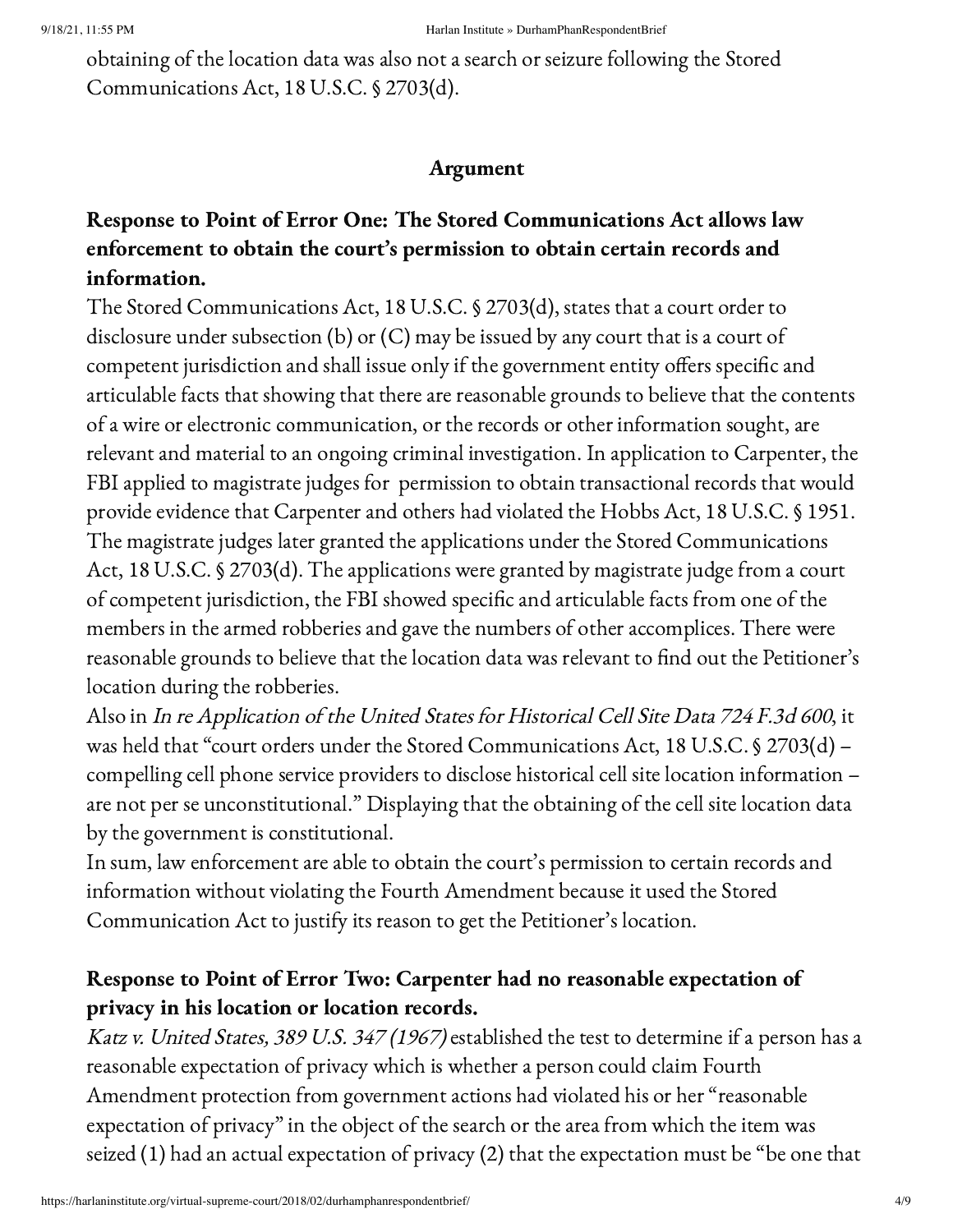society is prepared to recognize as 'reasonable."' For example, police are not allowed to eavesdrop on a phone call (even one placed from a public phone booth Katz v. United States, 389 U.S. 347 (1967)) without a warrant.

Even if somehow the petitioner shows that he had a reasonable expectation of privacy, the subject of that expectation was not due Fourth Amendment protection. The fourth amendment states that "the right of the people to be secured in their persons, houses, papers, and effects…". The Fourth Amendment further protects some privacy interests allowing individuals to challenge, among other things, the government's recording of conversations in a public phone booth Katz v. United States, 389 U.S. 347 (1967). The government didn't do either here. The data the police got off the petitioner's phone was his inexact location which is not a person, a house, a paper, or an effect. The location data is not a person or a house. Black's Law Dictionary defines real property to include land and anything constructed on it, while personal property is defined as "[a]ny movable or intangible thing that is subject to ownership and not classified as real property." The location data is not a paper because a paper is legal document or where ideas are written and expressed. It also wasn't an effect because an effect is an item or property. The location data wasn't an item in which a reasonable person would have a reasonable expectation of privacy in public space. In a public space a person gives up a reasonable expectation to privacy in his location, particularly on government funded roads which the respondent used. The cell phone itself is property but the information such as location or phone numbers dialed is not private property because as stated by the Maureen E. Brady, "The Lost "Effects" of the Fourth Amendment: Giving Personal Property Due Protection," The Yale Law Journal (February 2016) you have no expectation of privacy in a public space. "The factors that determine an individual's rights to keep these objects free from interference are at best unclear and at worst incoherent." A person's rights to keep objects free from government search or seizure is thus an undefined line. To address the second point of the test Katz v. United States whether society is prepared to recognize as reasonable. According to the Pew Research Center, 74% of Americans use location-based services in their day-to-day lives. Given this ubiquity, it is reasonable to conclude that most people are aware that their cellphones are constantly recording location data.

Another question before the court is whether or not there was a Fourth Amendment search of Carpenter in today's case. The FBI didn't search Carpenter at all because, under the third party doctrine, he willingly gave his information over the third party. The FBI received this information from the third party, not Carpenter, so he was never searched. The Stored Communications Act, 18 U.S.C. § 2703(d) states that a court order to disclose under subsection (b) or (C) may be issued by any court that is a court of competent jurisdiction and shall issue only if the government entity offers specific and articulable facts that showing that there are reasonable grounds to believe that the contents of a wire or electronic communication, or the records or other information sought, are relevant and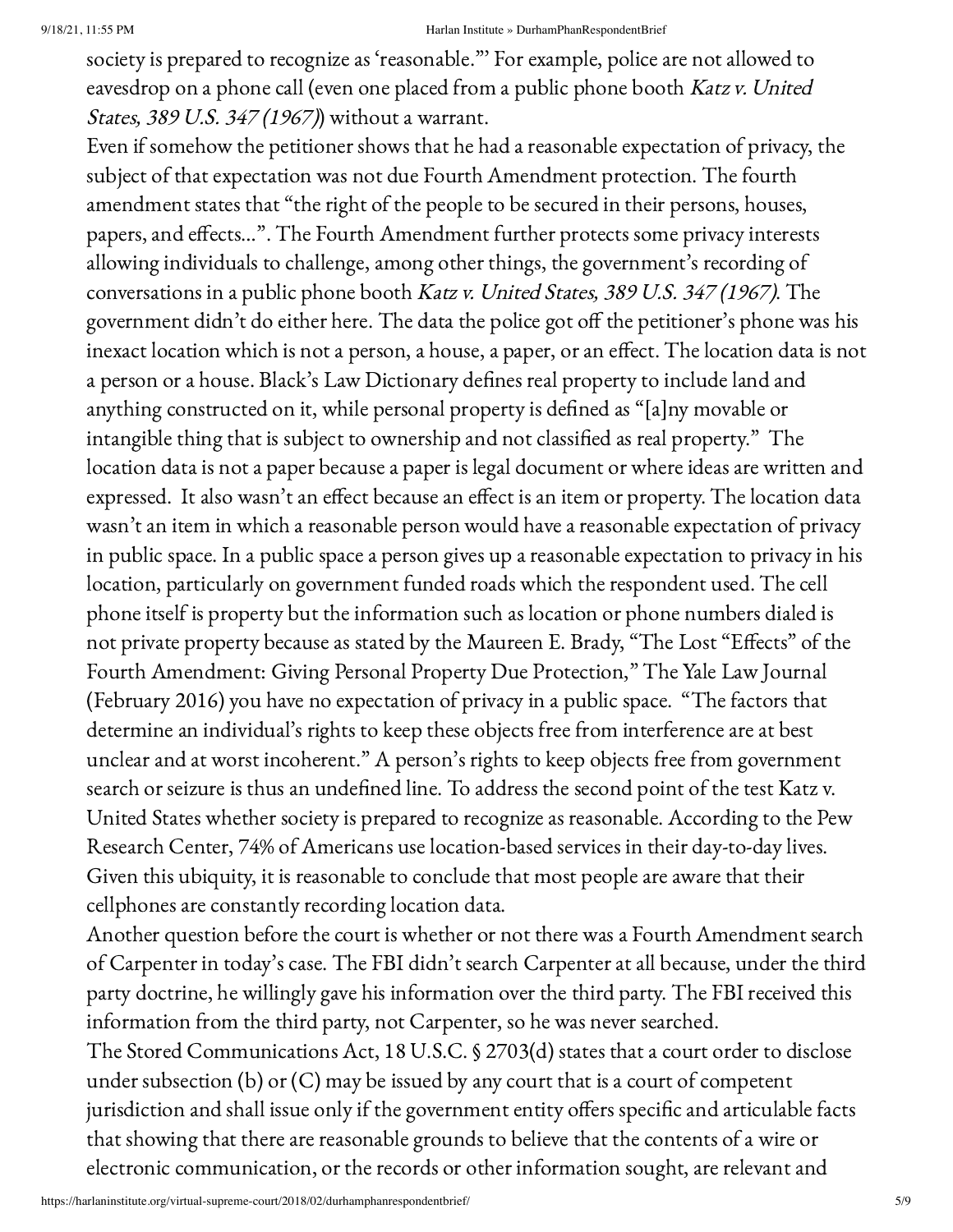#### 9/18/21, 11:55 PM Harlan Institute » DurhamPhanRespondentBrief

material to an ongoing criminal investigation. The FBI asked several magistrate judges for permission to obtain transactional records associated with sixteen cell phone numbers associated with a string of robberies. They were given permission to include subscriber information, toll records, call detail records that showed the phone numbers of outgoing and incoming calls, and cell site information at the beginning and end of each call for the numbers in question. The judges granted the application pursuant to the Stored Communications Act, 18 U.S.C. § 2703(d). This was appropriate since the petitioner's phone had relevant material to an ongoing investigation. The FBI sought this information through the mechanism proscribed by Congress under the act used on appropriate mechanism in an appropriate way which afforded Carpenter greater protection than he was due under the Fourth Amendment.

# Response to Point of Error Three: There is no expectation of privacy when asking a third party for cell site data by law enforcement agencies.

According to the U.S. Constitution's Fourth Amendment, Bill of Rights As Proposed, Massachusetts Declaration of Rights, and New York Ratification Convention Debates and Proceedings, the people will be protected from "unreasonable searches and seizures." When analyzing whether there is a reasonable expectation of privacy we apply the subjective and objective expectation of privacy test in Katz v. United States, 389 U.S. 347 (1967), the Third Party Doctrine, Smith v. Maryland, 442 U.S. 735 (1979), United States v. Miller, 425 U.S. 435, 443 (1976)and United States v. Graham, 846 F. Supp. 2d <sup>384</sup> (D. Md. 2012). In Katz v. United States, 389 U.S. 347 (1967), federal agents used an eavesdropping device to a public phone booth that Katz used. These conversations were used as evidence to implicate Katz in for transmitting gambling information. The Supreme Court ruled that a physical intrusion into the area that Katz occupied was unnecessary to bring the Amendment into play. In a concurring opinion by Justice Harlan in Katz v. United States, 389 U.S. 347 (1967), the Fourth Amendment prohibits searches where  $- (1)$  the parties have exhibited a subjective expectation of privacy and (2) that the expectation must be one that society is prepared to recognize as reasonable otherwise known as an objective expectation of privacy. This test was later adopted by this Court.

Although there was no physical intrusion, the location data is not covered under Fourth Amendment protection because Carpenter didn't have an actual expectation of privacy. Under Katz v. United States, 389 U.S. 347 (1967), for the Fourth Amendment to be able to prohibit searches, Carpenter and the phone company must have exhibited a subjective expectation of privacy and that the expectation must be one that society is prepared to recognize as reasonable or an objective expectation of privacy.

As said in the Orin Kerr, "The missing "subjective expectation of privacy" test," The Washington Post (June 30, 2014)'s article most cases don't apply a subjective expectation test. But if the court were to apply this standard; along with Smith v. Maryland, 442 U.S.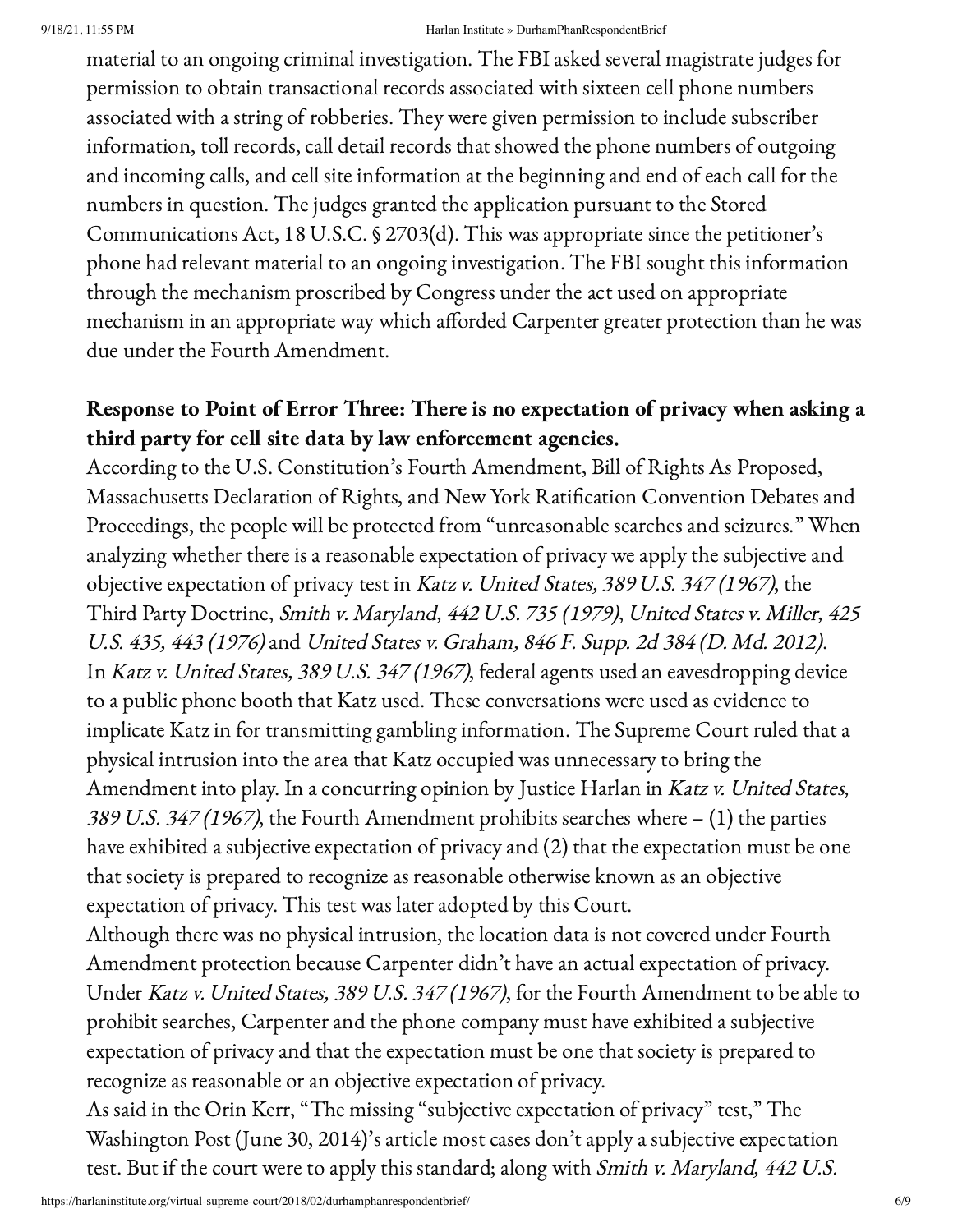#### 9/18/21, 11:55 PM Harlan Institute » DurhamPhanRespondentBrief

<sup>735</sup> (1979) where it was held that an expectation of privacy doesn't apply when a person voluntarily turns information over to third parties that is used in the regular conduct of that business, the Third Party Doctrine, that when people voluntarily give information to third parties – such as banks, phone companies, Internet Service Providers (ISPs), and e-mail servers – they have no reasonable expectation of privacy, and United States v. Miller, 425 U.S. 435, 443 (1976), that a person does not have a reasonable expectation of privacy concerning information found in business transaction records, usually conducted through a third party; then it should be expected by anyone that uses location data that it is being transmitted through a separate third party such as wireless carriers. This fails the subjective expectation of privacy.

For an objective reasonable expectation of privacy, an expectation of privacy must be generally recognized by society. This is further expanded in Rakas v. Illinois <sup>439</sup> U.S. 128 (1978) by setting a fine line on how an expectation of privacy may be recognized. Rakas v. Illinois 439 U.S. 128 (1978) ruled that the expectation of privacy must have a source outside of the Fourth Amendment either by reference to concepts of real or personal property law or to understandings that are recognized and permitted by society. According to Kathryn Zickuhr, "Location-Based Services," Pew Research Center (September 12, 2013), 74% of Americans use location-based services in their day-to-day lives. It is perfectly acceptable for Americans to use location-based services and for these services to be proficient, it is necessary for the location data to go through third parties such as telephone or wireless companies. This data is often utilized in the modern lifestyle: social media or GPS. Further, if we were to look at United States v. Miller, 425 U.S. 435, 443 (1976), that a person does not have a reasonable expectation of privacy in business transactions when the government obtains it from a third party, which in Miller were banks. To draw comparisons between Carpenter and Miller, both deal with an expectation of privacy with transactions between third parties that are necessary for the parties and their use in modern life. It is thus clear that the Fourth Amendment does not protect information commonly utilized in modern life when it is used in a business transaction. If Americans don't want their location data to be shared, they could simply turn off location-tracking features, which at least 46% of teens and 35% of adults have done once, Kathryn Zickuhr, "Location-Based Services," Pew Research Center (September 12, 2013). Ignorance of such a feature cannot be an excuse, as summarized by James Madison, who said that, "knowledge will forever govern ignorance; and a people who mean to be their own governors must arm themselves with the power which knowledge gives."

In total, in following of Katz v. United States, 389 U.S. 347 (1967), there is no reasonable expectation of privacy because there is neither a subjective nor an objective expectation of privacy.

Also in United States v. Graham, 846 F. Supp. 2d <sup>384</sup> (D. Md. 2012), the court ruled that "Historical cell site location data does not enjoy Fourth Amendment protection and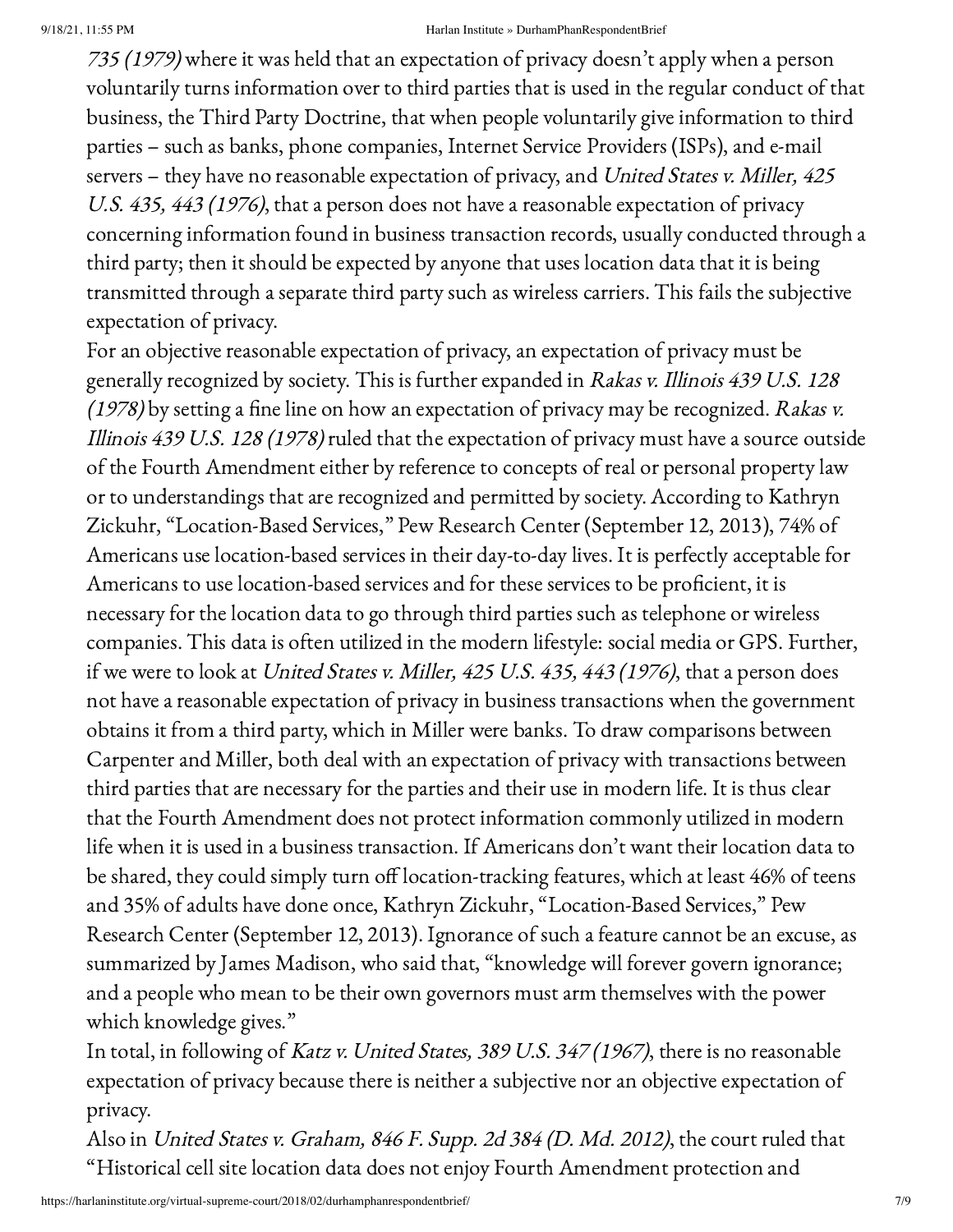therefore no probable cause is required to release such data." In application with Carpenter, the location data that was obtained does not enjoy Fourth Amendment protections and thus, no probable cause is required to release it.

In conclusion, there is no expectation of privacy that would make the obtaining of the location data violate the Fourth Amendment.

# Response to Point of Error Four: United States v. Jones, Boyd v. United States, Ex parte Jackson, and Riley v United States, are distinguishable because they aren't violated.

The Petitioner relies on Boyd v. United States, 116 U.S. 616, <sup>625</sup> (1886), Ex parte Jackson, <sup>96</sup> U.S. 727 (1878), Riley v. California <sup>573</sup> U.S. \_\_ (2014), and United States v. Jones <sup>132</sup> S.Ct. 945 (2012), but they should not apply because this case law isn't violated. In Boyd v. United States, 116 U.S. 616, <sup>625</sup> (1886) it was held that, "the Fourth Amendment… protects against invasion into a person's private matters." There would be no invasion into a person's private matters because it's entirely reasonable that when a person voluntarily uses a third party, such as a wireless carrier, for a service; that person has given up their expectation of privacy. In this case, the Petitioner gave up their reasonable expectation of privacy when the petitioner used the wireless carrier and the court can further conclude that Boyd v. United States, 116 U.S. 616, 625 (1886) was not violated. In Ex parte Jackson, 96 U.S. 727 (1878) it was found that, "the government needed a search warrant to open letters and package, but not to use the outward form and weight of those materials, including the name and address of the recipient." In Ex parte Jackson, 96 U.S.  $727(1878)$ , the contents of the letter are not necessary for the carrier to perform its duties while in the case before us the FBI were simply obtaining these from a third party that had to properly perform its duties to have the location data. Even in United States v. Miller, 425 U.S. 435, 443 (1976), banks had to deal with sensitive bank records that the bank could not properly perform its duties without and it was still held legal for the bank to hand over the bank records to law enforcement without a warrant.

In Riley v. California 573 U.S. \_\_ (2014) it was held that, "Police generally may not, without a warrant, search digital information on a cell phone seized from an individual who has been arrested." Riley v. California 573 U.S. \_\_ (2014) deals with a direct search and seizure without the individual's consent of the information to a third party while the case before us deals with the Petitioner's consent of the information to the wireless carriers that was subsequently given to the FBI.

In United States v. Jones <sup>132</sup> S.Ct. 945 (2012) it was found that, "the Government's attachment of the GPS device to the vehicle, and its use of that device to monitor the vehicle's movements, constitutes a search under the Fourth Amendment." In comparison to the case before the court, the GPS device used in United States v. Jones <sup>132</sup> S.Ct. 945 (2012) is a far more precise measurement than cellular data that can only measure within a